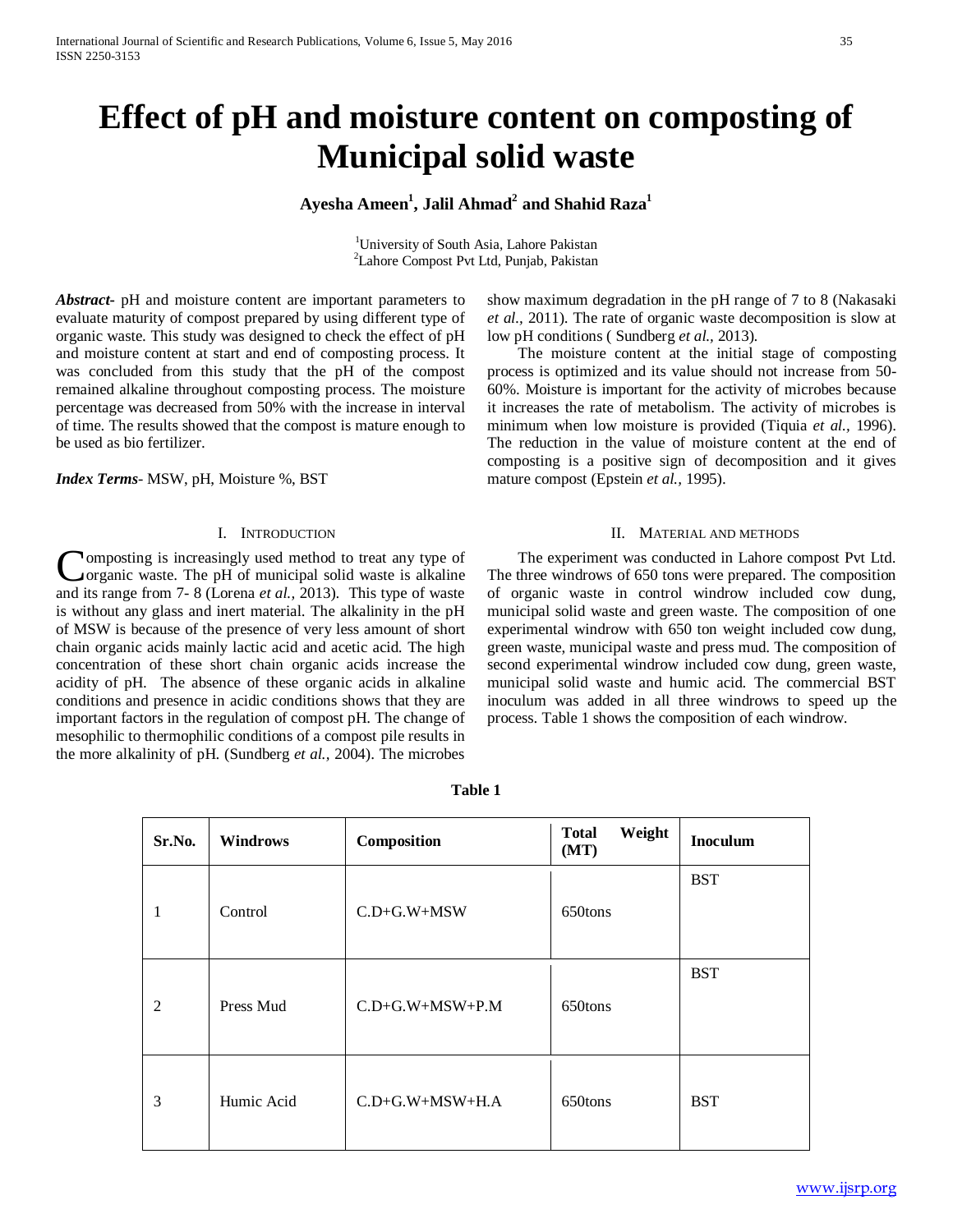### III. DETERMINATION OF PH

 The pH was determined at the start and end of composting process. The sample was taken from control and experimental windrows. Each sample was mixed with water in 1:10 to make solution. The prepared solutions were left for 2 hours so that the maximum salts can be dissolved. The pH electrode was dipped in each sample prepared solution and readings were recorded when it was stabilized (Monedero *et al*., 2001)**.**

#### IV. DETERMINATION OF MOISTURE CONTENT

 The 50% moisture content was provided to each windrow at the start of composting process. The moisture content of each windrow was obtained by taking 10g of sample in china dish from control and experimental windrow and placed it in an oven at 60 C for 8 hours. The sample was weight again and moisture content was calculated by dividing the readings of reduction in weight from initial weight (Richard *et al*., 2002)

# V. RESULTS AND DISCUSSIONS

 The results of control and experimental windrows in term of pH value were almost same. All windrows showed alkaline pH throughout the composting process, in the range of 8.3-8.5 (figure 1). The alkaline pH is important parameter to evaluate compost maturity and stability. The acidic pH affects the rate of respiration of microbes and decreases the rate of degradation. The pH of the compost should be alkaline throughout and end of the composting process. The high activity of microbes at thermophilic stage is because of the alkaline pH (Sundberg *et al*., 2004).

 The reduction in moisture content was observed in all windrows. The moisture percentage was decrease with increase in time interval. The value of moisture percentage of control windrow was recorded 30. The moisture percentage of experimental windrow with press mud and humic acid was reduced from 50% to 31% and 32%. Moisture content is a dominant factor in aerobic composting (Liang *et al.,* 2003). It provides better degradation of organic matter and maintain temperature for longer time period. The moisture is inversely proportional to the temperature and the microbe activity (Makan *et al.,* 2012). The moisture % readings in all compost windrows were in the range of 30-32 % (figure 1). There is no significance difference was observed. The decrease in the moisture percentage is positive sign to evaluate the stability of compost. The reduction in moisture percentage gives more stable and mature compost. The results of Moisture % and pH are shown in table 2.

# VI. CONCLUSION

 It was concluded that the pH of municipal solid waste was alkaline and it remained alkaline throughout the process of composting in control and experimental windrows. There was no variation observed in pH profile. The moisture % was reduced from 50% to 30% of control windrow and 31%-32% of experimental windrow which had press mud and humic acid. The reduction in moisture profile throughout composting process showed that the degradation rate was high. The microbes were active and decomposed waste.

**Table 2**

| <b>Parameters</b> | W#1   | W#2   | W#3   |
|-------------------|-------|-------|-------|
| Moisture          | 30.54 | 31.05 | 32.52 |
| pH                | 8.5   | 8.3   | 8.5   |



#### **REFERENCES**

- [1] De Medina-Salas, L., Castillo-González, E., and Romero-López, R. 2013. Physical and Chemical Characteristics of Municipal Solid Waste in a Rural Locality-Study Case: Cosautlán De Carvajal, Veracruz, Mexico. International Journal of Business, Humanities and Technology, 3(8).
- [2] Epstein, E. L., Taylor, J. M., and Chancy, R. L.1976. Effects of sewage sludge and sludge compost applied to soil on some soil physical and chemical properties. Journal of Environmental Quality, 5(4), 422-426.